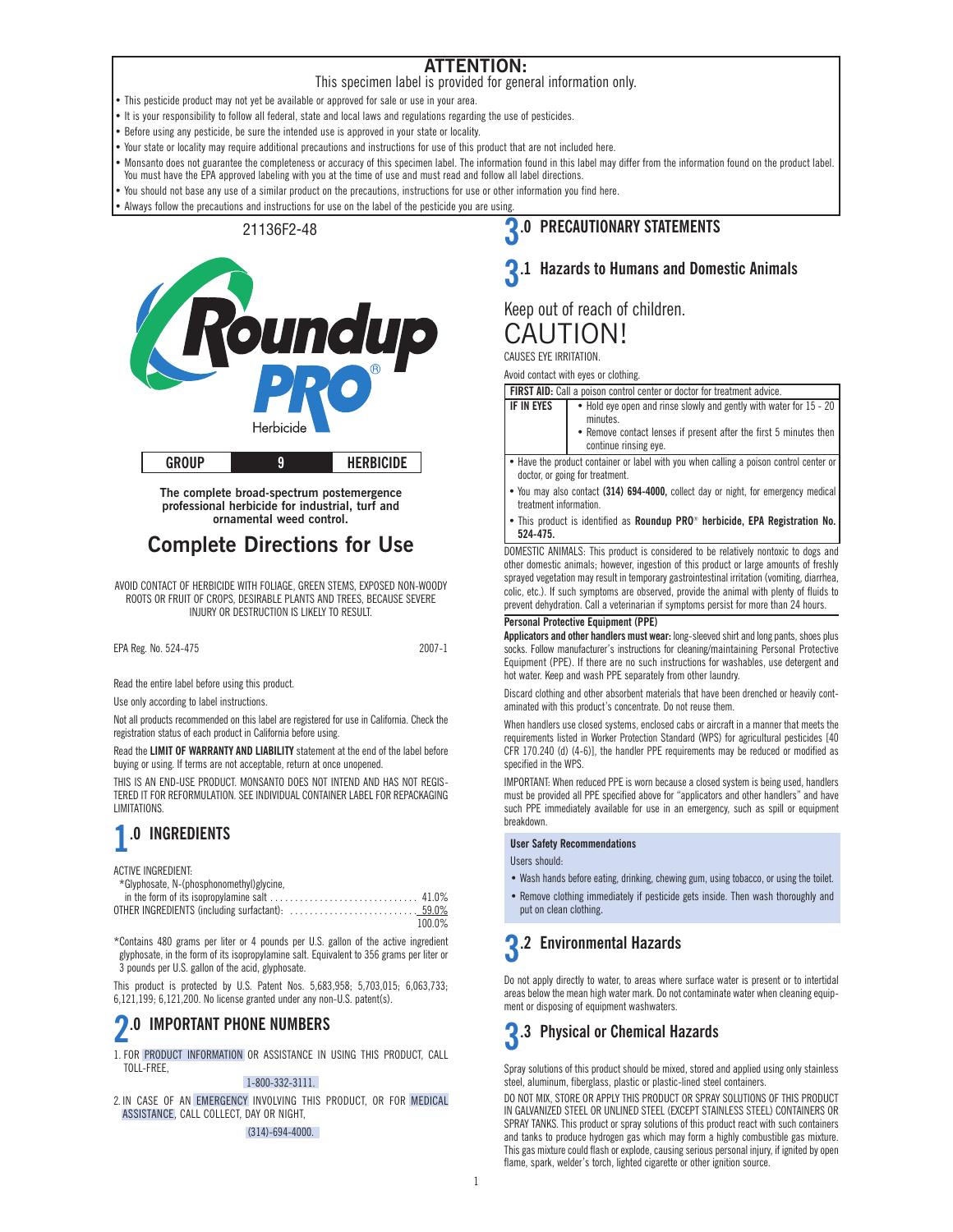### **DIRECTIONS FOR USE**

It is a violation of Federal law to use this product in any manner inconsistent with its labeling. This product can only be used in accordance with the Directions for Use on this label or in separately published Monsanto Supplemental Labeling. Supplemental labeling may be found on the www.cdms.net or www.greenbook.net websites or obtained by contacting your Authorized Monsanto Retailer or Monsanto Company representative.

Do not apply this product in a way that will contact workers or other persons, either directly or through drift. Only protected handlers may be in the area during application. For any requirements specific to your State or Tribe, consult the agency responsible for pesticide regulations.

### Agricultural Use Requirements

Use this product only in accordance with its labeling and with the Worker Protection Standard, 40 CFR part 170. This Standard contains requirements for the protection of agricultural workers on farms, forests, nurseries, and greenhouses, and handlers of agricultural pesticides. It contains requirements for training, decontamination, notification, and emergency assistance. It also contains specific instructions and exceptions pertaining to the statements on this label about Personal Protective Equipment (PPE) and restricted entry interval. The requirements in this box only apply to uses of this product that are covered by the Worker Protection Standard.

Do not enter or allow worker entry into treated areas during the restricted entry interval (REI) of 4 hours.

PPE required for early entry to treated areas that is permitted under the Worker Protection Standard and that involves contact with anything that has been treated, such as plants, soil, or water, is: coveralls, chemical resistant gloves greater than 14 mils in thickness composed of materials such as butyl rubber, natural rubber, neoprene rubber, or nitrile rubber, shoes plus socks.

### Non-Agricultural Use Requirements

The requirements in this box apply to uses of this product that are NOT within the scope of the Worker Protection Standard (40 CFR Part 170) for agricultural pesticides. The WPS applies when this product is used to produce agricultural plants on farms, forests, nurseries or greenhouses.

Keep people and pets off treated areas until spray solution has dried.

### **4.0 STORAGE AND DISPOSAL**

**PESTICIDE STORAGE:** Do not contaminate water, foodstuffs, feed or seed by storage or disposal. Keep container closed to prevent spills and contamination.

**PESTICIDE DISPOSAL:** Wastes resulting from the use of this product that cannot be used or chemically reprocessed should be disposed of in a landfill approved for pesticide disposal or in accordance with applicable Federal, state, or local procedures.

**CONTAINER DISPOSAL:** Emptied container retains vapor and product residue. Observe all labeled safeguards until container is cleaned, reconditioned, or destroyed.

FOR PLASTIC 1-WAY CONTAINERS & BOTTLES:

Do not reuse container. Triple rinse container, then puncture and dispose of in a sanitary landfill, or by incineration, or, if allowed by state and local authorities, by burning. If burned, stay out of smoke.

FOR ONE-WAY DRUMS:

Do not reuse container. Return container per the Monsanto container return program. If not returned, triple rinse container, then puncture and dispose of in a sanitary landfill, or by incineration, or, if allowed by state and local authorities, by burning. If burned, stay out of smoke.

FOR REFILLABLE PORTABLE (MINI-BULK) CONTAINERS:

This container must only be refilled with pesticide product. **Do not reuse this container for any other purpose.**

Final disposal must be in compliance with state and local regulations. If not refilled, returned, or recycled, triple rinse or pressure rinse, puncture and dispose of in a sanitary landfill, or by incineration, or, if allowed by state and local authorities, by burning. If burned, stay out of smoke.

Do not transport this container if it is damaged or leaking. If the container is damaged, leaking or obsolete or to obtain information about recycling portable refillable containers, contact Monsanto Company at 1-800-ROUNDUP (1-800-768-6387).

**Users:** When the container is empty, replace the cap and seal all openings that have been made during usage, and return the container to the point of purchase, or to an alternate location designated by the manufacturer at the time of purchase of this product. If not returned, triple rinse or pressure rinse the empty container and offer it for recycling if available.

**Refillers:** Do not reuse this mini-bulk container except for refill in accordance with a valid Monsanto Repackaging or Toll Repackaging Agreement. Prior to refilling, inspect carefully for damage such as cracks, punctures, abrasions, worn-out threads and closure devices. Check for leaks after refilling and before transporting.

FOR REFILLABLE STATIONARY BULK CONTAINERS:

This container must only be refilled with pesticide product. **Do not reuse this container for any other purpose.**

Prior to refilling, inspect carefully for damage such as cracks, punctures, abrasions, worn-out threads and closure devices.

Final disposal must be in compliance with state and local regulations. If not refilled, triple rinse or pressure rinse container and offer for recycling or reconditioning if possible. If burned, stay out of smoke.

### **5.0 GENERAL INFORMATION (HOW THIS PRODUCT WORKS)**

**Product Description:** This product is a postemergence, systemic herbicide with no soil residual activity. It gives broad-spectrum control of many annual weeds, perennial weeds, woody brush and trees. It is formulated as a water-soluble liquid containing surfactant and no additional surfactant is needed or recommended.

**Time to Symptoms:** This product moves through the plant from the point of foliage contact to and into the root system. Visible effects are a gradual wilting and yellowing of the plant, which advances to complete browning of aboveground growth and deterioration of underground plant parts. Effects are visible on most annual weeds within 2 to 4 days, but on most perennial weeds, effects may not be visible for 7 days or more. Extremely cool or cloudy weather following treatment may slow activity of this product and delay development of visual symptoms.

**Mode of Action in Plants:** The active ingredient in this product inhibits an enzyme found only in plants and microorganisms that is essential to the formation of specific amino acids.

**Cultural Considerations:** Reduced control may result when applications are made to annual or perennial weeds that have been mowed, grazed or cut, and have not been allowed to regrow to the recommended stage for treatment.

**Rainfastness:** Heavy rainfall soon after application may wash this product off of the foliage and a repeat application may be required for adequate control.

**No Soil Activity:** Weeds must be emerged at the time of application to be controlled by this product. Weeds germinating from seed after application will not be controlled. Unemerged plants arising from unattached underground rhizomes or rootstocks of perennials will not be affected by this herbicide and will continue to grow.

**Tank Mixing:** This product does not provide residual weed control. For subsequent residual weed control, follow a label-approved herbicide program. Read and carefully observe the cautionary statements and all other information appearing on the labels of all herbicides used. Use according to the most restrictive precautionary statements for each product in the mixture.

When this label recommends a tank mixture with a single generic active ingredient such as diuron, 2,4-D or dicamba, the user is responsible for ensuring that the mixture product's label allows the specific application.

Buyer and all users are responsible for all loss or damage in connection with the use or handling of mixtures of this product with herbicides or other materials that are not expressly recommended in this label. Mixing this product with herbicides or other materials not recommended on this label may result in reduced performance.

**Annual Maximum Use Rate:** The combined total of all treatments must not exceed 10.6 quarts of this product per acre per year. The maximum use rates stated throughout this product's labeling apply to this product combined with the use of all other herbicides containing glyphosate as the active ingredient, whether applied as mixtures or separately. Calculate the application rates and ensure that the total use of this and other glyphosate containing products does not exceed stated maximum use rates.

### **ATTENTION**

AVOID CONTACT OF HERBICIDE WITH FOLIAGE, GREEN STEMS, EXPOSED NON-WOODY ROOTS OR FRUIT OF CROPS, DESIRABLE PLANTS AND TREES, BECAUSE SEVERE INJURY OR DESTRUCTION MAY RESULT.

AVOID DRIFT. EXTREME CARE MUST BE USED WHEN APPLYING THIS PRODUCT TO PRE-VENT INJURY TO DESIRABLE PLANTS AND CROPS.

Do not allow the herbicide solution to mist, drip, drift or splash onto desirable vegetation since minute quantities of this product can cause severe damage or destruction to the crop, plants or other areas on which treatment was not intended. The likelihood of injury occurring from the use of this product increases when winds are gusty, as wind velocity increases, when wind direction is constantly changing or when there are other meteorological conditions that favor spray drift. When spraying, avoid combinations of pressure and nozzle type that will result in splatter or fine particles (mist) that are likely to drift. AVOID APPLYING AT EXCES-SIVE SPEED OR PRESSURE.

**NOTE:** Use of this product in any manner not consistent with this label may result in injury to persons, animals or crops, or have other unintended consequences.

### **5.1 Weed Resistance Management** GROUP  $\mathbf{q}$ HERBICIDE

Glyphosate, the active ingredient in this product, is a Group 9 herbicide based on the mode of action classification system of the Weed Science Society of America. Any weed population may contain plants naturally resistant to Group 9 herbicides. Weed species resistant to Group 9 herbicides may be effectively managed utilizing another herbicide from a different Group or using other cultural or mechanical practices.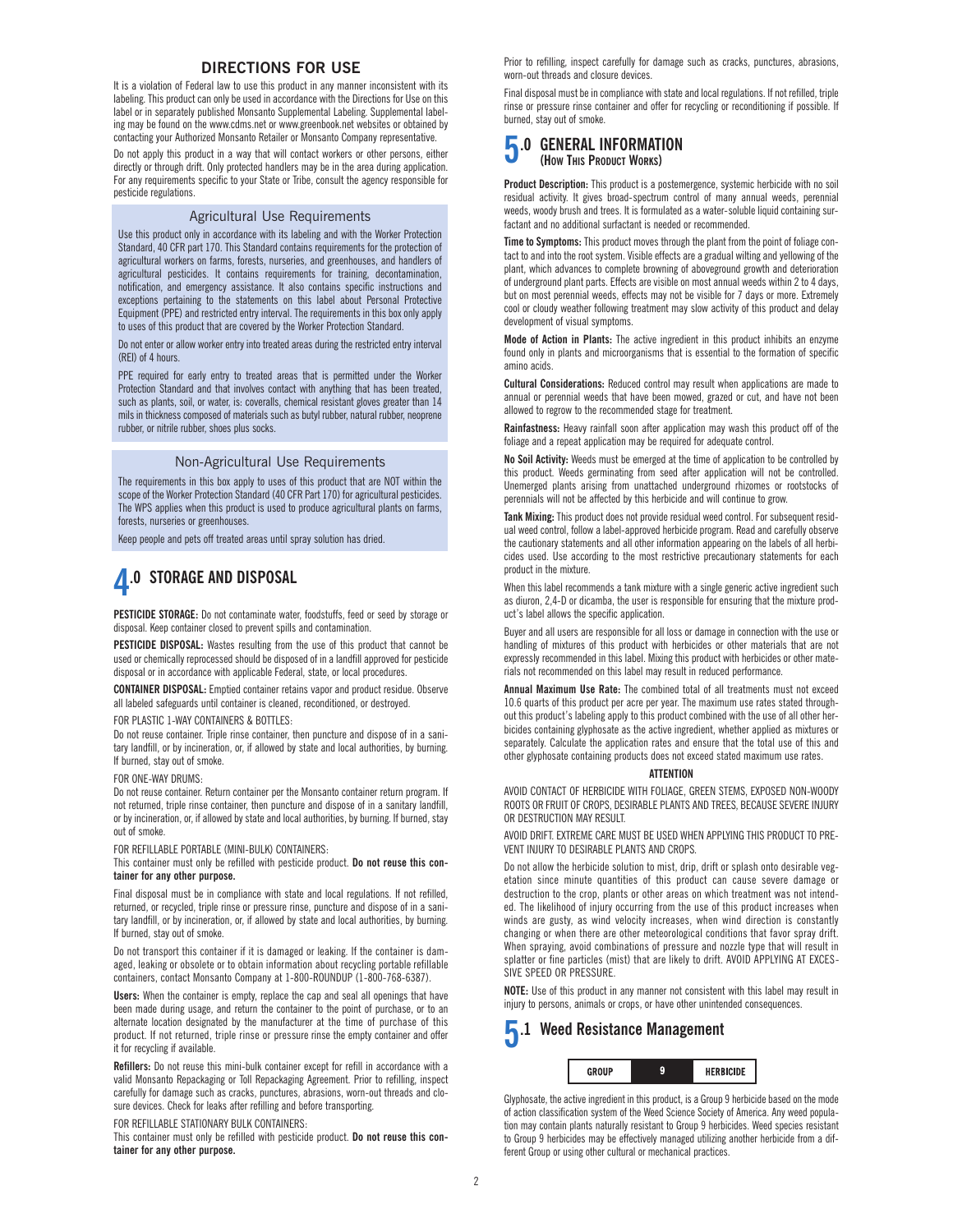To minimize the occurrence of glyphosate-resistant biotypes observe the following general weed management recommendations:

- Scout your application site before and after herbicide applications.
- Control weeds early when they are relatively small.
- Incorporate other herbicides and cultural or mechanical practices as part of your weed control system where appropriate.
- Utilize the recommended label rate for the most difficult weed in the site. Avoid tankmixtures with other herbicides that reduce this product's efficacy (through antagonism) or tank mixture recommendations which encourage rates of this product below the label recommendations.
- Control weed escapes and prevent weeds from setting seeds.
- Clean equipment before moving from site to site to minimize spread of weed seed.
- Use new commercial seed as free of weed seed as possible.
- Report any incidence of repeated non-performance of this product on a particular weed to your Monsanto representative, local retailer, or county extension agent.

### **5.2 Management Recommendations for Glyphosate Resistant Weed Biotypes**

**NOTE:** Appropriate testing is critical in order to confirm weed resistance to glyphosate. Contact your Monsanto representative to determine if resistance has been confirmed to any particular weed biotype in your area. Control recommendations for biotypes confirmed as resistant to glyphosate are made available on separately published supplemental labeling or fact sheets for this product and may be obtained from your local retailer or Monsanto representative.

Follow good weed management practices to avoid the spread of confirmed resistant biotypes.

- If a naturally occurring resistant biotype is present at your site, this product may be tank-mixed or applied sequentially with an appropriately labeled herbicide with a different mode of action to achieve control.
- Cultural and mechanical control practices may also be used as appropriate.
- Scout treated sites after herbicide applications and control escapes of resistant biotypes before they set seed.
- Thoroughly clean equipment before leaving sites known to contain resistant biotypes.

# **6.0 MIXING**

Clean sprayer parts immediately after using this product by thoroughly flushing with water

**NOTE:** REDUCED RESULTS MAY OCCUR IF WATER CONTAINING SOIL IS USED, SUCH AS VISIBLY MUDDY WATER OR WATER FROM PONDS AND DITCHES THAT IS NOT CLEAR.

## **6.1 Mixing with Water**

This product mixes readily with water. Mix spray solutions of this product as follows: Begin filling the mixing tank or spray tank with the required amount of clean water. Add the recommended amount of this product near the end of the filling process and mix well. Use caution to avoid siphoning back into the carrier source. Use approved antiback-siphoning devices where required by state or local regulations. During mixing and application, foaming of the spray solution may occur. To prevent or minimize foam, avoid the use of mechanical agitators, terminate by-pass and return lines at the bottom of the tank and, if needed, use an approved anti-foam or defoaming agent.

## **6.2 Tank Mixing Procedure**

When tank mixing, read and carefully observe label directions, cautionary statements and all information on the labels of all products used. Add the tank-mix product to the tank as directed by the label. Maintain agitation and add the recommended amount of this product.

Maintain good agitation at all times until the contents of the tank are sprayed. If the spray mixture is allowed to settle, thorough agitation may be required to resuspend the mixture before spraying is resumed.

Keep by-pass line on or near the bottom of the tank to minimize foaming. Screen size in nozzle or line strainers should be no finer than 50-mesh.

Always predetermine the compatibility of labeled tank mixtures of this product with water carrier by mixing small proportional quantities in advance. Ensure that the specific tank mixture product is registered for application at the desired site.

Refer to the **Tank Mixing** section for additional precautions.



Prepare the desired volume of spray solution by mixing the amount of this product as indicated in the following table with water:

**Spray Solution**

| <b>Desired</b><br>Volume        | $1/2\%$                     | $1\%$                         | Amount of Roundup PRO herbicide<br>$1^{1/2}$ % | 2%                          | 5%                            | 10%                                   |  |
|---------------------------------|-----------------------------|-------------------------------|------------------------------------------------|-----------------------------|-------------------------------|---------------------------------------|--|
| 1 gal<br>25 gal<br>$100$ gal    | $^{2}/3.07$<br>1 pt<br>2 at | $1^{1/3}$ oz<br>1 gt<br>1 gal | 2oz<br>$11/2$ gt<br>$1^{1/2}$ gal              | $2^2/3$ oz<br>2 gt<br>2 gal | $6^{1/2}$ oz<br>5 gt<br>5 gal | 13 oz<br>10 <sub>gt</sub><br>$10$ gal |  |
| 2 tablespoons $= 1$ fluid ounce |                             |                               |                                                |                             |                               |                                       |  |

For use in backpack, knapsack or pump-up sprayers, it is recommended that the appropriate amount of this product be mixed with water in a larger container and then filling the sprayer with the mixed solution.

## **6.4 Colorants or Dyes**

Colorants or marking dyes may be added to spray solutions of this product; however they may reduce product performance at lower rates or dilution. Use colorants or dyes according to the manufacturer's recommendations.

## **7.0 APPLICATION EQUIPMENT AND TECHNIQUES**

Do not apply this product through any type of irrigation system.

APPLY THESE SPRAY SOLUTIONS IN PROPERLY MAINTAINED AND CALIBRATED EQUIP-MENT CAPABLE OF DELIVERING DESIRED VOLUMES.

### **7.1 Aerial Equipment**

DO NOT APPLY THIS PRODUCT USING AERIAL SPRAY EQUIPMENT EXCEPT UNDER CON-DITIONS SPECIFIED IN THIS LABEL or in separately published Monsanto Supplemental Labeling.

Use the recommended rates of this herbicide in 3 to 25 gallons of water per acre. When used according to label directions, this product will give control or partial control of herbaceous weeds, woody brush and trees listed in the **WEEDS CONTROLLED** section of this label.

Coarse sprays are less likely to drift; therefore, do not use nozzles or nozzle configurations that dispense spray as fine spray droplets. Do not angle nozzles forward into the airstream and do not increase spray volume by increasing nozzle pressure. Drift control additives may be used. When a drift control additive is used, read and carefully observe the cautionary statements and all other information appearing on the additive label.

FOR AERIAL APPLICATION IN CALIFORNIA OR ARKANSAS, REFER TO THE FEDERAL SUPPLEMENTAL LABEL FOR AERIAL APPLICATIONS IN THAT STATE FOR SPECIFIC INSTRUCTIONS, RESTRICTIONS AND REQUIREMENTS.

Avoid direct application to any body of water.

Ensure uniform application. To avoid streaked, uneven or overlapped application, use appropriate marking devices.

**Aircraft Maintenance:** PROLONGED EXPOSURE OF THIS PRODUCT TO UNCOATED STEEL SURFACES MAY RESULT IN CORROSION AND POSSIBLE FAILURE OF THE PART. The maintenance of an organic coating (paint) which meets aerospace specification MIL-C-38413 may prevent corrosion. To prevent corrosion of exposed parts, thoroughly wash aircraft after each day of spraying to remove residues of this product accumulated during spraying or from spills. Landing gear is most susceptible.

### **SPRAY DRIFT MANAGEMENT**

AVOID DRIFT. EXTREME CARE MUST BE USED WHEN APPLYING THIS PRODUCT TO PRE-VENT INJURY TO DESIRABLE PLANTS AND CROPS.

Do not allow the herbicide solution to mist, drip, drift or splash onto desirable vegetation since minute quantities of this product can cause severe damage or destruction to the crop, plants or other areas on which treatment was not intended.

Avoiding spray drift at the application site is the responsibility of the applicator. The interaction of many equipment- and weather-related factors determines the potential for spray drift. The applicator and the grower are/is responsible for considering all these factors when making decisions.

### **AERIAL SPRAY DRIFT MANAGEMENT**

The following drift management requirements must be followed to avoid off-target drift movement from aerial applications to agricultural field crops.

- 1. The distance of the outermost nozzles on the boom must not exceed 3/4 the length of the wingspan or rotor.
- 2. Nozzles must always point backward parallel with the airstream and never be pointed downwards more than 45 degrees. Where states have more stringent regulations, they should be observed.

### **Importance of droplet size**

The most effective way to reduce drift potential is to apply large droplets. The best drift management strategy is to apply the largest droplets that provide sufficient coverage and control. Applying larger droplets reduces drift potential, but will not prevent drift if applications are made improperly, or under unfavorable environmental conditions (see the **Wind**, **Temperature and Humidity**, and **Temperature Inversion** sections of this label).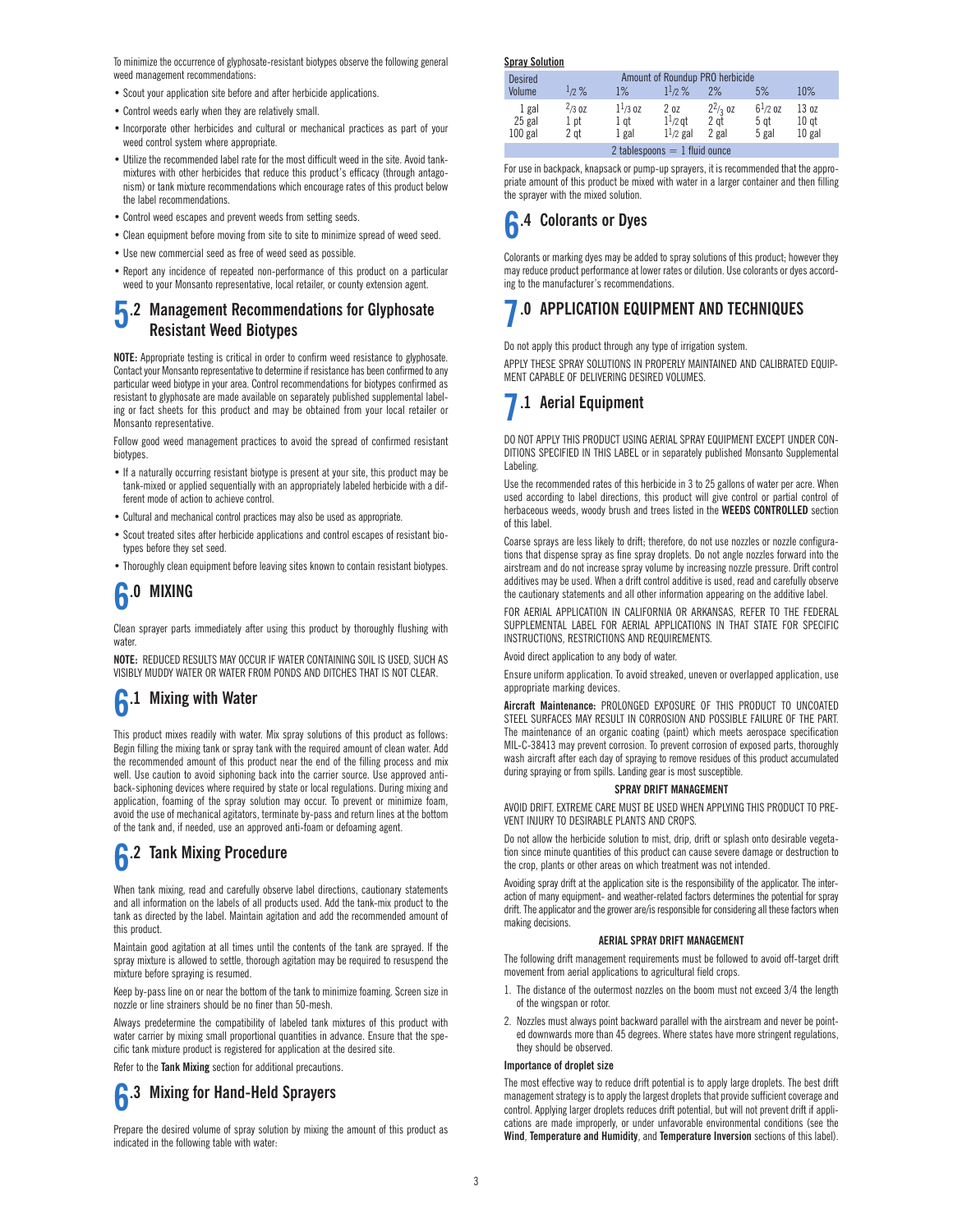### **Controlling droplet size**

- **Volume:** Use high flow rate nozzles to apply the highest practical spray volume. Nozzles with the higher rated flows produce larger droplets.
- **Pressure:** Use the lower spray pressures recommended for the nozzle. Higher pressure reduces droplet size and does not improve canopy penetration. When higher flow rates are needed, use higher flow rate nozzles instead of increasing pressure.
- **Number of nozzles:** Use the minimum number of nozzles that provide uniform coverage.
- **Nozzle orientation:** Orienting nozzles so that the spray is released backwards, parallel to the airstream, will produce larger droplets than other orientations. Significant deflection from the horizontal will reduce droplet size and increase drift potential.
- **Nozzle type:** Use a nozzle type that is designed for the intended application. With most nozzle types, narrower spray angles produce larger droplets. Consider using low-drift nozzles. Solid stream nozzles oriented straight back produce larger droplets than other nozzle types.
- **Boom length**: For some use patterns, reducing the effective boom length to less than 3/4 of the wingspan or rotor length may further reduce drift without reducing swath width.
- **Application height:** Applications should not be made at a height greater than 10 feet above the top of the largest plants unless a greater height is required for aircraft safety. Making applications at the lowest height that is safe reduces the exposure of the droplets to evaporation and wind.

#### **Swath Adjustment**

When applications are made with a crosswind, the swath will be displaced downwind. Therefore, on the up and downwind edges of the field, the applicator must compensate for this displacement by adjusting the path of the aircraft upwind. Swath adjustment distance should increase, with increasing drift potential (higher wind speed, smaller droplets, etc.).

### **Wind**

Drift potential is lowest between wind speeds of 2 to 10 miles per hour. However, many factors, including droplet size and equipment type determine drift potential at any given wind speed. Application should be avoided when wind speeds are below 2 miles per hour due to variable wind direction and high inversion potential. **NOTE:** Local terrain can influence wind patterns. Every applicator should be familiar with local wind patterns and how they affect drift.

#### **Temperature and Humidity**

When making applications in low relative humidity, adjust equipment to produce larger droplets to compensate for evaporation. Droplet evaporation is most severe when conditions are both hot and dry.

#### **Temperature Inversions**

Applications should not be made during a temperature inversion because drift potential is high. Temperature inversions restrict vertical air mixing, which causes small suspended droplets to remain in a concentrated cloud. This cloud can move in unpredictable directions due to the light variable winds common during inversions. Temperature inversions are characterized by increasing temperatures with altitude and are common on nights with limited cloud cover and light to no wind. They begin to form as the sun sets and often continue into the morning. Their presence can be indicated by ground fog; however, if fog is not present, movement of smoke produced by a ground source or an aircraft smoke generator can also identify temperature inversions. Smoke that layers and moves laterally in a concentrated cloud (under low wind conditions) indicates an inversion, while smoke that moves upward and rapidly dissipates indicates good vertical air mixing.

#### **Sensitive Areas**

Apply this product only when the potential for drift to sensitive areas (e.g., residential areas, bodies of water, known habitat for threatened or endangered species, non-target crops) is minimal (e.g., when wind is blowing away from the sensitive areas).

## **7.2 Ground Broadcast Equipment**

Use the recommended rates of this product in 3 to 40 gallons of water per acre as a broadcast spray unless otherwise specified. As density of weeds increases, spray volume should be increased within the recommended range to ensure complete coverage. Carefully select proper nozzles to avoid spraying a fine mist. For best results with ground application equipment, use flat-fan nozzles. Check for even distribution of spray droplets.

### **7.3 Backpack or Hand-Held Equipment**

Apply to foliage of vegetation to be controlled on a spray-to-wet basis; do not spray to the point of runoff. Spray coverage should be uniform and complete. Use coarse sprays only.

## **7.4 Selective Equipment**

This product may be diluted with water and applied through recirculating spray systems, shielded applicators, hooded sprayers, wiper applicators or sponge bars, to listed weeds growing in any non-crop site specified on this label.

A recirculating spray system directs the spray solution onto weeds growing above desirable vegetation, while spray solution not intercepted by weeds is collected and returned to the spray tank for reuse.

AVOID CONTACT OF HERBICIDE WITH DESIRABLE VEGETATION. Contact of this product with desirable vegetation may result in unwanted plant damage or destruction.

Application equipment used above desired vegetation should be adjusted so that the lowest spray stream or wiper contact point is at least 2 inches above the desirable vegetation. Droplets, mist, foam or splatter of the herbicide solution settling on desirable vegetation is likely to result in discoloration, stunting or destruction.

Better results may be obtained when more of the weed is exposed to the herbicide solution. Weeds not contacted by the herbicide solution will not be affected. This may occur in dense clumps, severe infestations or when the height of the weeds varies so that not all weeds are contacted. In these instances, repeat treatment may be necessary.

#### **Shielded and Hooded Applicators**

A shielded or hooded applicator directs the herbicide solution onto weeds, while shielding desirable vegetation from the herbicide. Use nozzles that provide uniform coverage within the treated area. Keep shields on these sprayers adjusted to protect desirable vegetation. EXTREME CARE MUST BE EXERCISED TO AVOID CONTACT OF HERBICIDE WITH DESIRABLE VEGETATION.

### **Wiper Applicators and Sponge Bars**

A wiper or sponge applicator applies the herbicide solution onto weeds by rubbing the weed with an absorbent material containing the herbicide solution. Equipment must be designed, maintained and operated to prevent the herbicide solution from contacting desirable vegetation. Operate this equipment at ground speeds no greater than 5 miles per hour. Performance may be improved by reducing speed in areas of heavy weed infestations to ensure adequate wiper saturation. Better results may be obtained if two (2) applications are made in opposite directions.

Avoid leakage or dripping onto desirable vegetation. Adjust height of applicator to ensure adequate contact with weeds. Keep wiping surfaces clean. Be aware that, on sloping ground, the herbicide solution may migrate, causing dripping on the lower end and drying of the wicks on the upper end of a wiper applicator.

Do not use wiper applicators when weeds are wet.

Mix only the amount of solution to be used during a 1-day period, as reduced activity may result from use of leftover solutions. Clean wiper parts immediately after using this product by thoroughly flushing with water.

**For Rope or Sponge Wick Applicators:** Use solutions ranging from 33 to 75 percent of this product in water.

**For Panel Applicators and Pressure-Feed Systems:** Use solutions ranging from 33 to 100 percent of this product in water.

When applied as recommended above, this product CONTROLS the following weeds:

| Corn, volunteer | Sicklepod        |
|-----------------|------------------|
| Panicum. Texas  | Spanishneedle    |
| Rve. common     | Starbur, bristly |
| Shattercane     |                  |

Spanishneedles

When applied as recommended above, this product SUPPRESSES the following weeds:

Beggarweed, Florida **Ragweed, common**<br>Bermudagrass Begges Ragweed, giant Dogbane, hemp Smutgrass<br>Dogfennel Sunflower Dogfennel Guineagrass **Thistle, Canada** Johnsongrass Thistle, musk Nightshade, silverleaf Pigweed, redroot

Ragweed, giant<br>Smutgrass Vaseygrass<br>Velvetleaf

## **7.5 Injection Systems**

This product may be used in aerial or ground injection spray systems. It may be used as a liquid concentrate or diluted prior to injecting into the spray stream. Do not mix this product with the undiluted concentrate of other products when using injection systems unless specifically recommended.

## **7.6 CDA Equipment**

The rate of this product applied per acre by controlled droplet application (CDA) equipment must not be less than the amount recommended in this label when applied by conventional broadcast equipment. For vehicle-mounted CDA equipment, apply in 2 to 15 gallons of water per acre.

CDA equipment produces a spray pattern that is not easily visible. Extreme care must be exercised to avoid spray or drift contacting the foliage or any other green tissue of desirable vegetation, as damage or destruction is likely to result.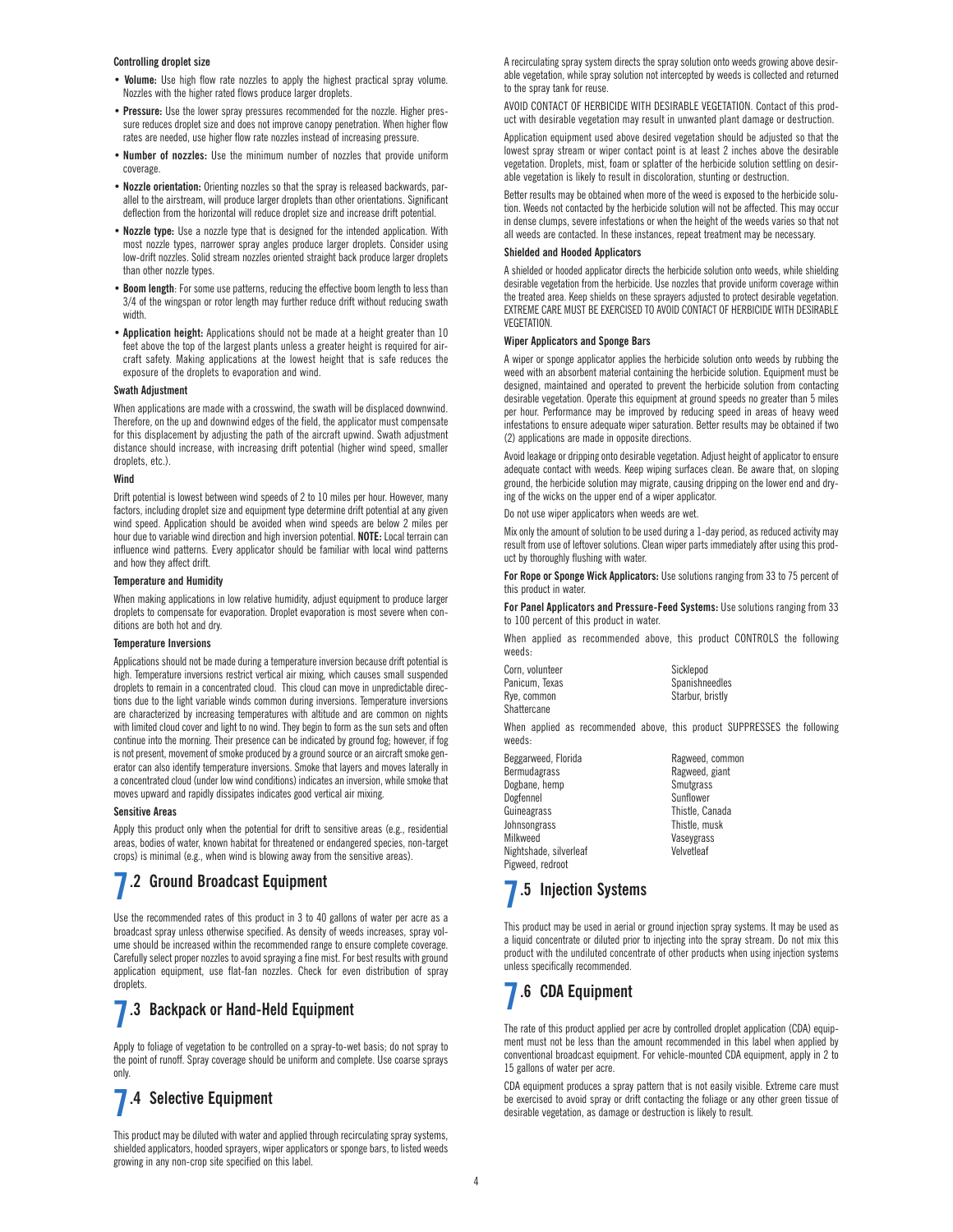### **8.0** SITE AND USE RECOMMENDATIONS

Unless otherwise specified, applications may be made to control any weeds listed in the **WEEDS CONTROLLED** section of this label. Refer also to the **Selective Equipment** section.

## **8.1 Cut Stumps**

Cut stump treatments may be made on any site listed on this label. This product will control many types of woody brush and tree species, some of which are listed below. Apply this product using suitable equipment to ensure coverage of the entire cambium. Cut trees or resprouts close to the soil surface. Apply a 50 to 100 percent solution of this product to the freshly-cut surface **immediately after** cutting. Delays in application may result in reduced performance. For best results, applications should be made during periods of active growth and full leaf expansion.

| Alder             | Saltcedar |
|-------------------|-----------|
| <b>Eucalvptus</b> | Sweetgum  |
| Madrone           | Tan oak   |
| 0ak               | Willow    |
| Reed, giant       |           |

DO NOT MAKE CUT STUMP APPLICATIONS WHEN THE ROOTS OF DESIRABLE WOODY BRUSH OR TREES MAY BE GRAFTED TO THE ROOTS OF THE CUT STUMP. Some sprouts, stems, or trees may share the same root system. Adjacent trees having a similar age, height and spacing may signal shared roots. Whether grafted or shared, injury is likely to occur to nontreated stems/trees when one or more trees sharing common roots are treated.

## **8.2 Forestry Site Preparation**

This product is recommended for the control or partial control of woody brush, trees and herbaceous weeds in forestry. This product is also recommended for use in preparing or establishing wildlife openings within these sites and maintaining logging roads.

This product is recommended for use in site preparation prior to planting any tree species, including Christmas trees, eucalyptus, hybrid tree cultivars and silvicultural nursery sites.

Refer to the **WEEDS CONTROLLED** and **Woody Brush and Trees** sections of this label for specific application rates and instructions.

Use higher rates of this product within the recommended range for control or partial control of woody brush, trees and hard-to-control perennial herbaceous weeds. For best results, apply to actively growing woody brush and trees after full leaf expansion and before fall color and leaf drop. Increase rates within the recommended range for control of perennial herbaceous weeds any time after emergence and before seedheads, flowers or berries appear.

Use the lower rates of this product within the recommended range for control of annual herbaceous weeds and actively growing perennial herbaceous weeds after seedheads, flowers or berries appear. Apply to the foliage of actively growing annual herbaceous weeds any time after emergence.

This product has no herbicidal or residual activity in the soil. Where repeat applications are necessary, do not exceed 10.6 quarts of this product per acre per year.

Unless otherwise directed, do not apply this product as an over-the-top broadcast spray for forestry conifer or hardwood release.

### **TANK MIXTURES**

Tank mixtures of this product may be used to increase the spectrum of vegetation controlled. This product may be tank-mixed with the following products provided that the specific product is registered for use on the target site. Refer to these product labels for approved sites and application rates. Read and carefully observe the cautionary statements and all other information appearing on the labels of all herbicides used. Use according to the most restrictive precautionary statements for each product in the mixture.

**NOTE:** For forestry site preparation, make sure the tank-mix product is approved for use prior to planting the desired species. Observe planting interval restrictions.

Any recommended rate of this product may be used in a tank mix with the following products for forestry site preparation.

| Arsenal™ Applicators Concentrate | Garlon™ 3A            |
|----------------------------------|-----------------------|
| Chopper™                         | Garlon 4              |
| Escort™                          | $0$ ust <sup>tm</sup> |
| Escort XP                        | Oust XP               |

## **8.3 General Non-crop Areas and Industrial Sites**

Use in areas such as airports, apartment complexes, Christmas tree farms, commercial sites, Conservation Reserve Program (CRP) areas, ditch banks, dry ditches, dry canals, fencerows, golf courses, greenhouses, industrial sites, landscape areas, lumber yards, manufacturing sites, municipal sites, natural areas, office complexes, ornamentals, parks, parking areas, pastures, petroleum tank farms and pumping installations, plant nurseries, public areas, railroads, rangeland, recreational areas, residential areas, rights-of-way, roadsides, schools, sod or turf seed farms, sports complexes, storage areas, substations, turfgrass areas, utility sites, warehouse areas, and wildlife management areas.

### **General Weed Control, Trim-and-Edge, Bare Ground**

This product may be used in general non-crop areas. It may be applied with any application equipment described in this label. This product may be used to trim-and-edge around objects in non-crop sites, for spot treatment of unwanted vegetation and to eliminate unwanted weeds growing in established shrub beds or ornamental plantings. This product may be used prior to planting an area to ornamentals, flowers, turfgrass (sod or seed), or prior to laying asphalt or beginning construction projects.

Repeated applications of this product may be used, as weeds emerge, to maintain bare ground.

TANK MIXTURES: This product may be tank-mixed with the following products provided that the specific product is registered for use on the target site. Refer to these product labels for approved sites and application rates. Read and carefully observe the cautionary statements and all other information appearing on the labels of all herbicides used. Use according to the most restrictive precautionary statements for each product in the mixture.

User is responsible for ensuring that the mixture product's label allows the specific applications when tank mixing with a single generic active ingredient listed below.

| Landmark II MP            |
|---------------------------|
| Oust                      |
| Oust XP                   |
| Outrider <sup>®</sup>     |
| pendimethalin             |
| Plateau™                  |
| Poast™                    |
| Ronstar <sup>™</sup> 50WP |
| simazine                  |
| Surflan™ AS               |
| Surflan WDG               |
| Telar <sup>™</sup> DF     |
| Transline <sup>®</sup>    |
| Velpar <sup>®</sup> DF    |
| Velpar L                  |
| 2.4-D                     |
|                           |

\* This product plus dicamba tank mixtures may not be applied by air in California.

When applied as a tank mixture for bare ground, this product provides control of the emerged annual weeds and control or partial control of emerged perennial weeds, woody brush and trees.

For control or partial control of the following perennial weeds, apply 1 to 2 quarts of this product plus 2 to 4 ounces of Oust or Oust XP per acre.

| <b>Bahiagrass</b><br><b>Bermudagrass</b> | Dock. curly<br>Dogfennel | Poorioe<br>Quackgrass |
|------------------------------------------|--------------------------|-----------------------|
| Broomsedge                               | Fescue, tall             | Vasevgrass            |
| <b>Dallisgrass</b>                       | Johnsongrass             | Vervain, blue         |

### **Chemical Mowing - Perennials**

This product will suppress perennial grasses listed in this section to serve as a substitute for mowing. Use 8 fluid ounces of this product per acre when treating tall fescue, fine fescue, orchardgrass, quackgrass or reed canarygrass covers. Use 6 fluid ounces of this product per acre when treating Kentucky bluegrass. Apply treatments in 10 to 40 gallons of spray solution per acre.

Use only in areas where some temporary injury or discoloration of perennial grasses can be tolerated.

### **Chemical Mowing - Annuals**

For growth suppression of some annual grasses, such as annual ryegrass, wild barley and wild oats growing in coarse turf on roadsides or other industrial areas, apply 4 to 5 fluid ounces of this product in 10 to 40 gallons of spray solution per acre. Applications should be made when annual grasses are actively growing and before the seedheads are in the boot stage of development. Treatments may cause injury to the desired grasses.

### *Bromus* **Species and Medusahead in Pastures and Rangelands**

*Bromus* **species.** This product may be used to treat downy brome *(Bromus tectorum)*, Japanese brome *(Bromus japonicus)*, soft chess *(Bromus mollis)* and cheatgrass *(Bromus secalinus)* found in industrial, rangeland and pasture sites. Apply 8 to 16 fluid ounces of this product per acre on a broadcast basis.

For best results, treatment should coincide with early seedhead emergence of the most mature plants. Delaying the application until this growth stage will maximize the emergence of other weedy grass flushes. Applications should be made to the same site each year until seed banks are depleted and the desirable perennial grasses can become reestablished on the site.

**Medusahead.** To treat medusahead, apply 16 fluid ounces of this product per acre as soon as plants are actively growing, and prior to the 4-leaf stage. Applications may be made in the fall or spring.

Applications to brome and medusahead may be made using ground or aerial equipment. Aerial applications for these uses may be made using fixed wing or helicopter equipment. For aerial applications, apply in 2 to 10 gallons of water per acre. For applications using ground equipment, apply in 10 to 20 gallons of water per acre. When applied as directed in this label, there are no grazing restrictions.

### **Dormant Turfgrass**

This product may be used to control or suppress many winter annual weeds and tall fescue for effective release of dormant bermudagrass and bahiagrass turf. Treat only when turf is dormant and prior to spring greenup.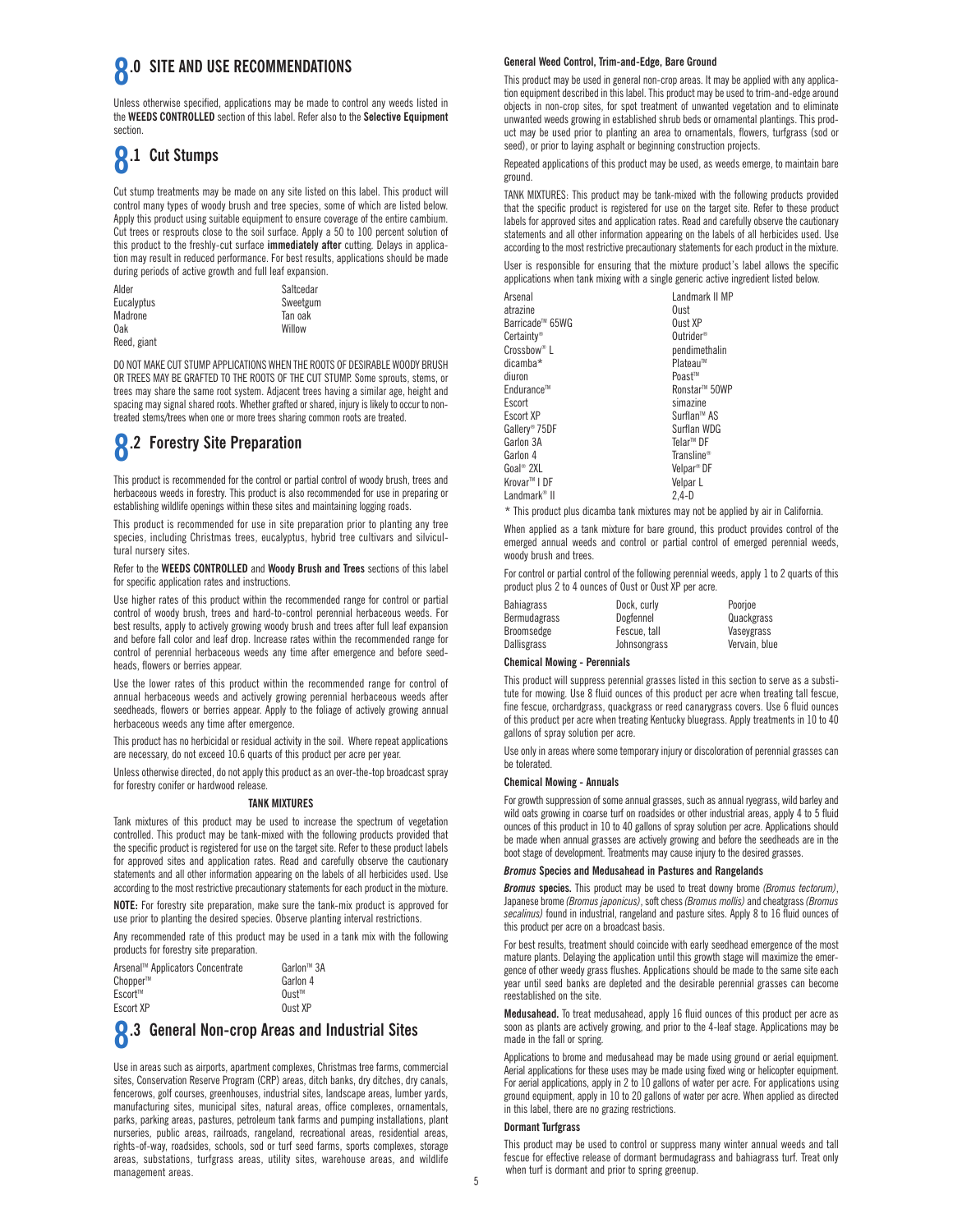Apply 8 to 64 fluid ounces of this product per acre. Apply the recommended rates in 10 to 40 gallons of water per acre. Use only in areas where bermudagrass or bahiagrass are desirable ground covers and where some temporary injury or discoloration can be tolerated.

Treatments in excess of 16 fluid ounces per acre may result in injury or delayed greenup in highly maintained areas, such as golf courses and lawns. DO NOT apply tank mixtures of this product plus Oust or Oust XP in highly maintained turfgrass areas. For further uses, refer to the **Roadsides** section of this label, which gives rates for dormant bermudagrass and bahiagrass treatments.

### **Actively Growing Bermudagrass**

This product may be used to control or partially control many annual and perennial weeds for effective release of actively growing bermudagrass. DO NOT apply more than 16 fluid ounces of this product per acre in highly maintained turfgrass areas. DO NOT apply tank mixtures of this product plus Oust or Oust XP in highly maintained turfgrass areas. For further uses, refer to the **Roadsides** section of this label, which gives rates for actively growing bermudagrass treatments. Use only in areas where some temporary injury or discoloration can be tolerated.

### **Turfgrass Renovation, Seed, or Sod Production**

This product controls most existing vegetation prior to renovating turfgrass areas or establishing turfgrass grown for seed or sod. For maximum control of existing vegetation, delay planting or sodding to determine if any regrowth from escaped underground plant parts occurs. Where repeat treatments are necessary, sufficient regrowth must be attained prior to application. For warm-season grasses such as bermudagrass, summer or fall applications provide the best control. Where existing vegetation is growing under mowed turfgrass management, apply this product after omitting at least one regular mowing to allow sufficient growth for good interception of the spray.

Desirable turfgrasses may be planted following the above procedures.

Hand-held equipment may be used for spot treatment of unwanted vegetation growing in existing turfgrass. Broadcast or hand-held equipment may be used to control sod remnants or other unwanted vegetation after sod is harvested.

PRECAUTIONS; RESTRICTIONS: Do not disturb soil or underground plant parts before treatment. Tillage or renovation techniques such as vertical mowing, coring or slicing should be delayed for 7 days after application to allow translocation into underground plant parts.

If application rates total 3 quarts per acre or less, no waiting period between treatment and feeding or livestock grazing is required. If the rate is greater than 3 quarts per acre, remove domestic livestock before application and wait 8 weeks after application before grazing or harvesting.

## **8.4 Habitat Management**

### **Habitat Restoration and Management**

This product may be used to control exotic and other undesirable vegetation in habitat management and natural areas, including rangeland and wildlife refuges. Applications can be made to allow recovery of native plant species, prior to planting desirable native species, and for similar broad-spectrum vegetation control requirements. Spot treatments can be made to selectively remove unwanted plants for habitat management and enhancement.

#### **Wildlife Food Plots**

This product may be used as a site preparation treatment prior to planting wildlife food plots. Any wildlife food species may be planted after applying this product, or native species may be allowed to repopulate the area. If tillage is needed to prepare a seedbed, wait 7 days after application before tillage to allow translocation into underground plant parts.

## **8.5 Injection and Frill (Woody Brush and Trees)**

This product may be used to control woody brush and trees by injection or frill applications. Apply this product using suitable equipment that must penetrate into the living tissue. Apply the equivalent of  $1/25$  fluid ounce (1 mL) of this product per each 2 to  $\overline{3}$ inches of trunk diameter at breast height (DBH). This is best achieved by applying a 50 to 100 percent concentration of this product either to a continuous frill around the tree or as cuts evenly spaced around the tree below all branches. As tree diameter increases in size, better results are achieved by applying diluted material to a continuous frill or more closely spaced cuttings. Avoid application techniques that allow runoff to occur from frilled or cut areas in species that exude sap freely. In species such as this, make the frill or cuts at an oblique angle to produce a cupping effect and use a 100 percent concentration of this product. For best results, application should be made during periods of active growth and after full leaf expansion. This product will control many species, some of which are listed below-

| Control  |  |  |
|----------|--|--|
| Dogwood  |  |  |
| 0ak      |  |  |
| Poplar   |  |  |
| Sweetgum |  |  |
| Sycamore |  |  |

Partial Control Black gum Hickory Maple, red

**8.6 Hollow-Stem Injection**

This product may be applied through hand-held injection devices that deliver recommended amounts of this product into targeted hollow-stem plants growing in any non-crop site specified on this label. For control of the following hollow-stem plants, follow the use instructions below:

### **Japanese Knotweed,** *Polygonum cuspidatum*

Inject 6 mL per stem of this product between second and third internode.

**Bohemian Knotweed,** *Polygonum bohemicum* 

Inject 6 mL per stem of this product between second and third internode.

#### **Giant Hogweed,** *Heracleum mantegazzianum*

Inject one leaf cane per plant 12 inches above root crown with 6 mL of a 5% v/v solution of this product.

### **Poison Hemlock,** *Conium maculatum*

Inject one leaf cane per plant 10 to 12 inches above root crown with 6 mL of a 5% v/v solution of this product.

#### **Field horsetail,** *Equisetum arvense*

Inject one segment above the root crown with 0.6 mL per stem of this product. Use a small syringe that calibrates to this rate.

### **Canada Thistle,** *Cirsium arvense*

Cut 8 to 9 of the tallest plants at bud stage in a clump with clippers. Use a cavity needle that is pushed into the stem center and then slowly removed as 0.6 mL per stem of this product is injected into the stem.

**NOTE:** The combined total for all treatments must not exceed 10.6 quarts per acre of this product. At 6 mL per stem, 10.6 quarts should treat about 1600 stems per acre.

# **8.7 Ornamentals, Plant Nurseries, and Christmas Trees**

### **Post-Directed, Trim-and-Edge**

This product may be used as a post-directed spray around established woody ornamental species such as arborvitae, azalea, boxwood, crabapple, eucalyptus, euonymus, fir, douglas fir, jojoba, hollies, lilac, magnolia, maple, oak, poplar, privet, pine, spruce and yew. This product may also be used to trim-and-edge around trees, buildings, sidewalks and roads, potted plants and other objects in a nursery setting.

Desirable plants may be protected from the spray solution by using shields or coverings made of cardboard or other impermeable material. THIS PRODUCT IS NOT RECOM-MENDED FOR USE AS AN OVER-THE-TOP BROADCAST SPRAY IN ORNAMENTALS AND CHRISTMAS TREES. Care must be exercised to avoid contact of spray, drift or mist with foliage or green bark of established ornamental species.

### **Site Preparation**

This product may be used prior to planting any ornamental, nursery or Christmas tree species.

### **Wiper Applications**

This product may be used through wick or other suitable wiper applicators to control or partially control undesirable vegetation around established eucalyptus or poplar trees. See the **Selective Equipment** section of this label for further information about the proper use of wiper applicators.

#### **Greenhouse/Shadehouse**

This product may be used to control weeds growing in and around greenhouses and shadehouses. Desirable vegetation must not be present during application and air circulation fans must be turned off.

## **8.8 Parks, Recreational and Residential Areas**

This product may be used in parks, recreational and residential areas. It may be applied with any application equipment described in this label. This product may be used to trim-and-edge around trees, fences, and paths, around buildings, sidewalks, and other objects in these areas. This product may be used for spot treatment of unwanted vegetation. This product may be used to eliminate unwanted weeds growing in established shrub beds or ornamental plantings. This product may be used prior to planting an area to ornamentals, flowers, turfgrass (sod or seed), or prior to laying asphalt or beginning construction projects.

All of the instructions in the **General Non-crop Areas and Industrial Sites** section apply to park and recreational areas.



The instructions in the **General Non-crop Areas and Industrial Sites** section may be used on railroads.

### **Bare Ground, Ballast and Shoulders, Crossings, and Spot Treatment**

This product may be used to maintain bare ground on railroad ballast and shoulders. Repeat applications of this product may be used, as weeds emerge, to maintain bare ground. This product may be used to control tall-growing weeds to improve line-of-sight at railroad crossings and reduce the need for mowing along rights-of-way. For crossing applications, up to 80 gallons of spray solution per acre may be used.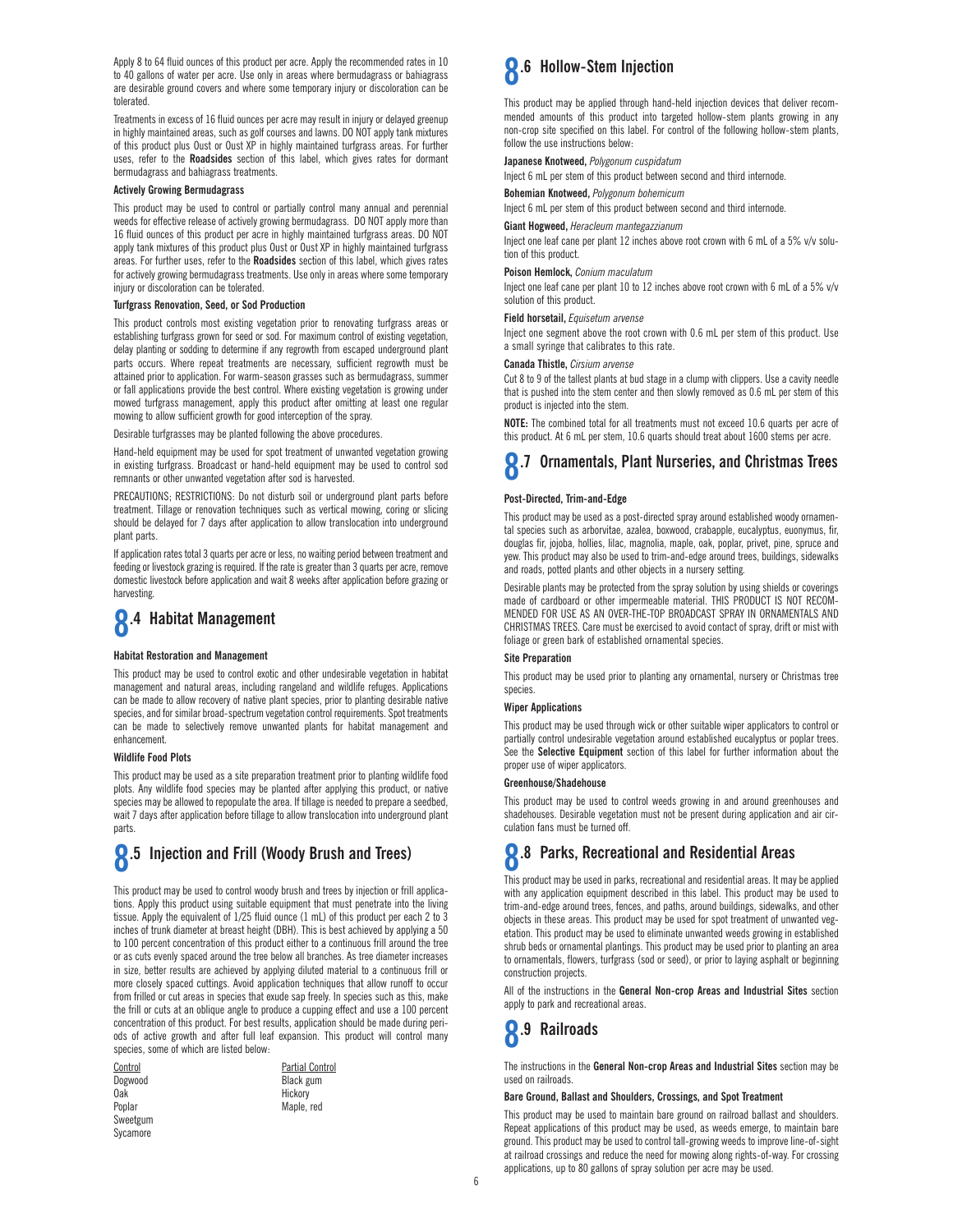TANK MIXTURES: This product may be tank-mixed with the following products for ballast, shoulder, spot, bare ground and crossing treatments provided that the specific product is registered for use on such sites. Refer to these product labels for approved non-crop sites and application rates. Read and carefully observe the cautionary statements and all other information appearing on the labels of all herbicides used. Use according to the most restrictive precautionary statements for each product in the mixture.

User is responsible for ensuring the mixture product's label allows the specific applications when tank mixing with a single generic active ingredient listed below:

| Arsenal   | Hyvar <sup>™</sup> X   | simazine    |
|-----------|------------------------|-------------|
| atrazine  | Hyvar XL               | Spike™ 80DF |
| dicamba*  | Krovar I DF            | Telar DF    |
| Escort    | Oust                   | Transline   |
| Escort XP | Oust XP                | Velpar DF   |
| Garlon 3A | Outrider               | Velpar L    |
| Garlon 4  | Sahara <sup>®</sup> DG | $2.4 - D$   |

\*This product plus dicamba tank mixtures may not be applied by air in California.

#### **Brush Control**

This product may be used to control woody brush and trees on railroad rights-of-way. Apply 4 to 10 quarts of this product per acre as a broadcast spray, using boom-type or boomless nozzles. Up to 80 gallons of spray solution per acre may be used. Apply a 3/4 to 2 percent solution of this product when using high-volume spray-to-wet applications. Apply a 5 to 10 percent solution of this product when using low-volume directed sprays for spot treatment. This product may be mixed with the following products for enhanced control of woody brush and trees.

| Arsenal   | Krenite    | Vanguish™ |
|-----------|------------|-----------|
| Escort    | Telar DF   | Velpar DF |
| Escort XP | Tordon® K  | Velpar L  |
| Garlon 3A | Tordon 22K |           |
| Garlon 4  | Transline  |           |

### **Bermudagrass Release**

This product may be used to control or partially control many annual and perennial weeds for effective release of actively growing bermudagrass. Apply 1 to 3 pints of this product in up to 80 gallons of spray solution per acre. Use the lower rate when treating annual weeds below 6 inches in height (or runner length). Use the higher rate as weeds increase in size or as they approach flower or seedhead formation. These rates will also provide partial control of the following perennial species:

| <b>Bahiagrass</b> | Johnsongrass   |
|-------------------|----------------|
| Bluestem, silver  | Trumpetcreeper |
| Fescue, tall      | Vaseygrass     |

This product may be tank-mixed with Oust or Oust XP. If tank-mixed, use no more than 1 to 3 pints of this product with 1 to 2 ounces of Oust or Oust XP per acre. Use the lower rates of each product to control annual weeds less than 6 inches in height (or runner length) that are listed in this label and the Oust or Oust XP label. Use the higher rates as annual weeds increase in size and approach the flower or seedhead stages. These rates will also provide partial control of the following perennial weeds:

| <b>Bahiagrass</b>  | Fescue, tall   |
|--------------------|----------------|
| Blackberry         | Johnsongrass   |
| Bluestem, silver   | Poorjoe        |
| Broomsedge         | Raspberry      |
| <b>Dallisgrass</b> | Trumpetcreeper |
| Dewberry           | Vaseygrass     |
| Dock, curly        | Vervain, blue  |
| Dogfennel          |                |

Use only on well-established bermudagrass. Bermudagrass injury may result from the treatment, but regrowth will occur under moist conditions. Repeat applications in the same season are not recommended, since severe injury may occur.

## **8.10 Roadsides**

The instructions in the **General Non-crop Areas and Industrial Sites** section may apply to roadsides.

### **Shoulder Treatments**

This product may be used on road shoulders. It may be applied with boom sprayers, shielded boom sprayers, high-volume off-center nozzles, hand-held equipment, and similar equipment.

### **Guardrails and Other Obstacles to Mowing**

This product may be used to control weeds growing under guardrails and around signposts and immovable other objects along the roadside.

### **Spot Treatment**

This product may be used as a spot treatment to control unwanted vegetation growing along roadsides.

TANK MIXTURES: This product may be tank-mixed with the following products for shoulder, guardrail, spot and bare ground treatments provided that the specific product is registered for use on such sites. Refer to these product labels for approved non-crop sites and application rates. Read and carefully observe the cautionary statement and all other

information appearing on the labels of all herbicides used. Use according to the most restrictive precautionary statements for each product in the mixture.

User is responsible for ensuring that the mixture product's label allows the specific applications when tank mixing with a single generic active ingredient listed below.

| atrazine     | Landmark MP    | Poast          |
|--------------|----------------|----------------|
| Crossbow L   | Landmark II MP | Ronstar 50 WSP |
| dicamba*     | Landmark XP    | Sahara DF      |
| diuron       | Oust           | Surflan AS     |
| Endurance    | Oust XP        | Surflan WDG    |
| Escort       | Outrider       | Telar DF       |
| Escort XP    | pendimethalin  | Velpar DF      |
| Gallery 75DF | Plateau        | Velpar L       |
| Krovar I DF  | Plateau DG     | $2.4-D$        |

\* This product plus dicamba tank mixtures may not be applied by air in California.

See the **General Non-crop Areas and Industrial Sites** section of this label for general instructions for tank mixing.

### **Release of Bermudagrass or Bahiagrass**

### **Dormant Applications**

This product may be used to control or partially control many winter annual weeds and tall fescue for effective release of dormant bermudagrass or bahiagrass. Treat only when turf is dormant and prior to spring greenup. This product may also be tank-mixed with Oust or Oust XP for residual control. Tank mixtures of this product with Oust or Oust XP may delay greenup.

For best results on winter annuals, treat when plants are in an early growth stage (below 6 inches in height) after most have germinated. For best results on tall fescue, treat when fescue is at or beyond the 4- to 6-leaf stage.

Apply 8 to 64 fluid ounces of this product in a tank mixture with 0.75 to 1.33 ounces of Outrider herbicide per acre. Read and follow all label directions for Outrider herbicide.

Apply 8 to 64 fluid ounces of this product per acre alone or in a tank mixture with 0.25 to 1 ounce per acre of Oust or Oust XP. Apply the recommended rates in 10 to 40 gallons of water per acre. Use only in areas where bermudagrass or bahiagrass are desirable ground covers and where some temporary injury or discoloration can be tolerated. To avoid delays in greenup and minimize injury, add no more than 1 ounce of Oust or Oust XP per acre on bermudagrass and no more than 1/2 ounce of Oust or Oust XP per acre on bahiagrass and avoid treatments when these grasses are in a semi-dormant condition.

### **Actively Growing Bermudagrass**

This product may be used to control or partially control many annual and perennial weeds for effective release of actively growing bermudagrass. Apply 1 to 3 pints of this product in 10 to 40 gallons of spray solution per acre. Use the lower rate when treating annual weeds below 6 inches in height (or runner length). Use the higher rate as weeds increase in size or as they approach flower or seedhead formation. These rates will also provide partial control of the following perennial species:

| Bahiagrass       | Johnsongrass   |
|------------------|----------------|
| Bluestem, silver | Trumpetcreeper |
| Fescue, tall     | Vaseygrass     |

This product may be tank-mixed with Oust or Oust XP. If tank-mixed, use no more than 1 to 2 pints of this product with 1 to 2 ounces of Oust or Oust XP per acre. Use the lower rates of each product to control annual weeds less than 6 inches in height (or runner length) that are listed in this label and the Oust or Oust XP label. Use the higher rates as annual weeds increase in size and approach the flower or seedhead stages. These rates will also provide partial control of the following perennial weeds:

| Bahiagrass       | Fescue, tall   |
|------------------|----------------|
| Bluestem, silver | Johnsongrass   |
| Broomsedge       | Poorioe        |
| Dallisgrass      | Trumpetcreeper |
| Dock, curly      | Vaseygrass     |
| Dogfennel        | Vervain, blue  |

Use only on well-established bermudagrass. Bermudagrass injury may result from the treatment, but regrowth will occur under moist conditions. Repeat applications of the tank mix in the same season are not recommended, since severe injury may occur.

### **Actively Growing Bahiagrass**

For suppression of vegetative growth and seedhead inhibition of bahiagrass for approximately 45 days, apply 6 fluid ounces of this product in 10 to 40 gallons of water per acre. Apply 1 to 2 weeks after full greenup or after mowing to a uniform height of 3 to 4 inches. This application must be made prior to seedhead emergence.

For suppression up to 120 days, apply 4 fluid ounces of this product per acre, followed by an application of 2 to 4 fluid ounces per acre about 45 days later. Make no more than 2 applications per year.

This product may be used for control or partial control of Johnsongrass and other weeds listed on the Outrider herbicide label in actively growing bahiagrass. Apply 6.25 ounces of this product with 0.75 to 2.0 ounces of Outrider herbicide per acre. Use only on wellestablished bahiagrass.

A tank mixture of this product plus Oust or Oust XP may be used. Apply 6 fluid ounces of this product plus 0.5 to 1.0 ounce of Oust or Oust XP per acre 1 to 2 weeks following an initial spring mowing. Make only one application per year.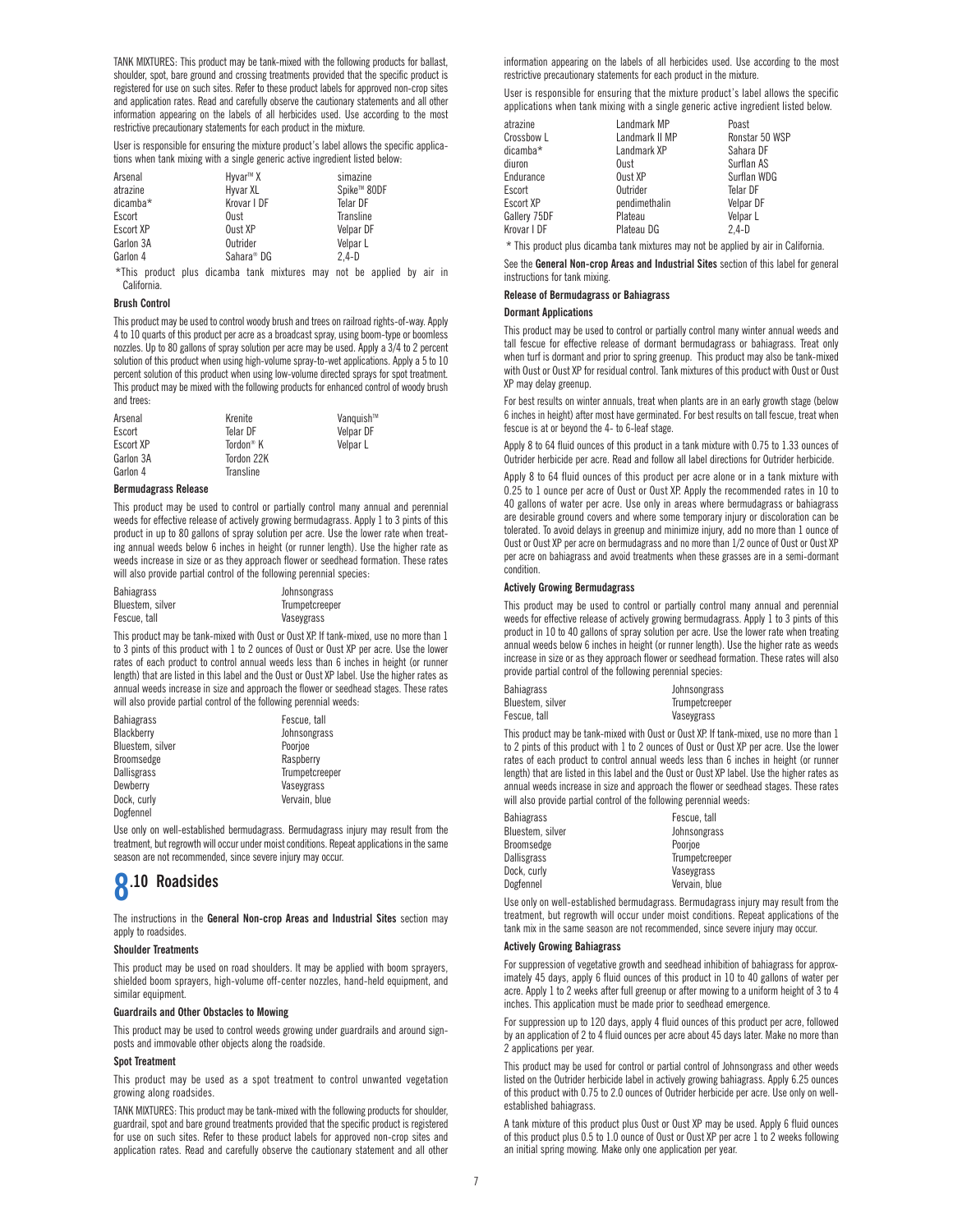

In utilities, this product is recommended for use along electrical power, pipeline and telephone rights-of-way, and in other sites associated with these rights-of-way, such as substations, roadsides, railroads or similar rights-of-way that run in conjunction with utilities.

This product may be used in utility sites and substations for bare ground, trim-and-edge around objects, spot treatment of unwanted vegetation and to eliminate unwanted weeds growing in established shrub beds or ornamental plantings. This product may be used prior to planting a utility site to ornamentals, flowers, turfgrass (sod or seed), or beginning construction projects.

This product is also recommended for use in preparing or establishing wildlife openings within these sites, maintaining access roads and for side trimming along utility rights-of-way.

TANK MIXTURES: Tank mixtures of this product may be used to increase the spectrum of control for herbaceous weeds, woody brush and trees. This product may be tankmixed with the following products. Refer to these products' labels for approved non-crop sites and application rates. Read and carefully observe the cautionary statements and all other information appearing on the labels of all herbicides used. Use according to the most restrictive precautionary statements for each product in the mixture.

User is responsible for ensuring that the mixture product's label allows the specific applications when tank mixing with a single generic active ingredient listed below.

| Arsenal               | Krenite       | Surflan AS  |
|-----------------------|---------------|-------------|
| atrazine              | Krovar I DF   | Surflan WDG |
| dicamba <sup>1</sup>  | Oust          | Telar DF    |
| diuron                | Oust XP       | Transline   |
| Endurance             | Outrider      | Vanguish    |
| Escort                | pendimethalin | Velpar DF   |
| <b>Escort XP</b>      | Plateau       | Velpar L    |
| Garlon 3A*            | Sahara DG     | $2.4-D$     |
| Garlon 4 <sup>2</sup> | simazine      |             |
|                       |               |             |

<sup>1</sup> This product plus dicamba tank mixtures may not be applied by air in California.

<sup>2</sup> For side trimming treatments, it is recommended that this product be used alone or in tank mixture with Garlon 4.

\*Ensure that Garlon 3A is thoroughly mixed with water according to label directions before adding this product. Have spray mixture agitating at the time this product is added to avoid spray compatibility problems.

### **Bare Ground and Trim-and-Edge**

This product may be used in utility sites and substations for bare ground, trim-and-edge around objects, spot treatment of unwanted vegetation and to eliminate unwanted weeds growing in established shrub beds or ornamental plantings. This product may be used prior to planting a utility site to ornamentals, flowers, turfgrass (sod or seed), or beginning construction projects.

Repeated applications of this product may be used, as weeds emerge, to maintain bare ground.

This product may be tank-mixed with the following products. Refer to these products' labels for approved non-crop sites and application rates.

| Plateau        |
|----------------|
| Princep™ DF    |
| Princep Liquid |
| Ronstar 50WP   |
| Sahara         |
| simazine       |
| Surflan        |
|                |

## **9.0 WEEDS CONTROLLED**

Always use the higher rate of this product per acre within the recommended range when weed growth is heavy or dense or weeds are growing in an undisturbed (noncultivated) area.

Reduced results may occur when treating weeds heavily covered with dust. For weeds that have been mowed, grazed or cut, allow regrowth to occur prior to treatment.

For low-volume directed spray applications, use a 5 to 10 percent solution of this product for control or partial control of annual weeds, perennial weeds, or woody brush and trees. Spray coverage should be uniform with at least 50 percent of the foliage contacted. Coverage of the top one-half of the plant is important for best results. To ensure adequate spray coverage, spray both sides of large or tall woody brush and trees, when foliage is thick and dense, or where there are multiple resprouts.

Refer to the following label sections for recommended rates for the control of annual and perennial weeds and woody brush and trees. For difficult to control annual or perennial weeds and woody brush and trees, where plants are growing under stressed conditions, or where infestations are dense, this product may be used at 5 to 10 quarts per acre for enhanced results.



Use 1 quart per acre if weeds are less than 6 inches in height or runner length and 1.5 quarts to 4 quarts per acre if weeds are over 6 inches in height or runner length or when weeds are growing under stressed conditions. Use the higher rate for tough-to-control species regardless of the weed size at application. Treat tough-to-control weeds early when they are relatively small. This product may be tank mixed provided that the specific tank mix product is registered for use on the target site. Refer to these product labels for approved sites and application rates.

For spray-to-wet applications, apply a 1/2 percent solution of this product to weeds less than 6 inches in height or runner length. Apply prior to seedhead formation in grass or bud formation in broadleaf weeds. For annual weeds over 6 inches tall, or for smaller weeds growing under stressed conditions, use a 1 to 2 percent solution. Use the higher rate for tough-to-control species or for weeds over 24 inches tall.

### **WEED SPECIES**

Anoda, spurred Kochia Barley\* Lamb's-quarters\* Lamb's-quarters\* Lamb's-quarters\* Barnyardgrass\* Little barley\* Little barley\* Little barley\* Little barley\* Little barley\* London rocket Bassia, fivehook Bittercress\* Mayweed<br>Black nightshade\* Medusahead\* Medusahead\* Black nightshade\*<br>Bluegrass, annual\* Morningglory (*Ipomoea spp)*<br>Mustard, blue\* Bluegrass, bulbous<sup>\*</sup><br>Brome\_downy\* Mustard, tansy\* Brome, Japanese\* Mustard, tumble\*<br>Browntop panicum\* Mustard, wild\* Browntop panicum\* Must<br>Ruttercun\* Mats Buttercup\* 0ats<br>Carolina foxtail\* Carolina of Carolina foxtail\* Carolina foxtail<sup>\*</sup> Carolina geranium and the corresponding Plains/Tickseed coreopsis\*<br>Castor bean controller provide Prickly lettuce\* Castor bean **Prickly lettuce**\* Prickly lettuce\*<br>
Cheatgrass \* Puncturevine Puncturevine<br>Purslane, common Cheeseweed *(Malva parviflora)*<br>Chervil\* Ragweed, common\* Chickweed\* Ragweed, giant<br>Cocklebur\* Red rice Red rice<br>Russian thistle Copperleaf, hophornbeam<br>  $\text{Corn}^*$  Rye\*  $\mathsf{Corn}^\star$  Rye $^\star$ Corn speedwell\* Ryegrass\* Crabgrass\* Sandbur, field\* Dwarfdandelion\* Shattercane\* Shattercane\* Shattercane\* Shattercane\* Shepherd's-purse\* Eastern mannagrass\*<br>Eclipta\* Eclipta\* Sicklepod<br>
Fall panicum\* Signalgras Fall panicum\* Signalgrass, broadleaf\*<br>Falsedandelion\* Smartweed, ladysthumb Falsedandelion\* Smartweed, ladysthumb\* Falseflax, smallseed\* Smartweed, Pennsylvania\* Sowthistle, annual Field pennycress\* Spanishneedles Filaree Speedwell, purslane\*<br>Fleabane, annual\* Sprangletop\* Fleabane, annual\* Sprangletop\*<br>Fleabane, hairy strategy of the Spurge, annual Fleabane, hairy<br>  $(Convza\ bonariensis)*$ Spurge, prostrate\* Fleabane, rough\* Spurge, spotted\* Florida pusley Spurry, umbrella\* Starthistle, yellow<br>Stinkgrass\* Goatgrass, jointed\* Goosegrass Sunflower\* Grain sorghum (milo) \* Teaweed/Prickly sides and the Texas panicum \* Texas panicum \* Groundsel, common\* Texas pan<br>Hemn seshania Texas velvetleaf Hemp sesbania<br>Henhit Virginia copperleaf Horseweed/Marestail **Virginia** pepperweed\* *(Conyza canadensis)* Wheat\* Itchgrass\* Wild oats\* Johnsongrass, seedling Junglerice Woolly cupgrass\* Knotweed Yellow rocket

\*When using field broadcast equipment (aerial applications or boom sprayers using flat-fan nozzles) these species will be controlled or partially controlled using 1 pint of this product per acre. Applications must be made using 3 to 10 gallons of carrier volume per acre. Use nozzles that ensure thorough coverage of foliage and treat when weeds are in an early growth stage.

## **9.2 Perennial Weeds**

Best results are obtained when perennial weeds are treated after they reach the reproductive stage of growth (seedhead initiation in grasses and bud formation in broad-leaves). For non-flowering plants, best results are obtained when the plants reach a mature stage of growth. In many situations, treatments are required prior to these growth stages. Under these conditions, use the higher application rate within the recommended range. Use a 2 percent solution on tough-to-control perennials such as bermudagrass, dock, field bindweed, hemp dogbane, milkweed and Canada thistle.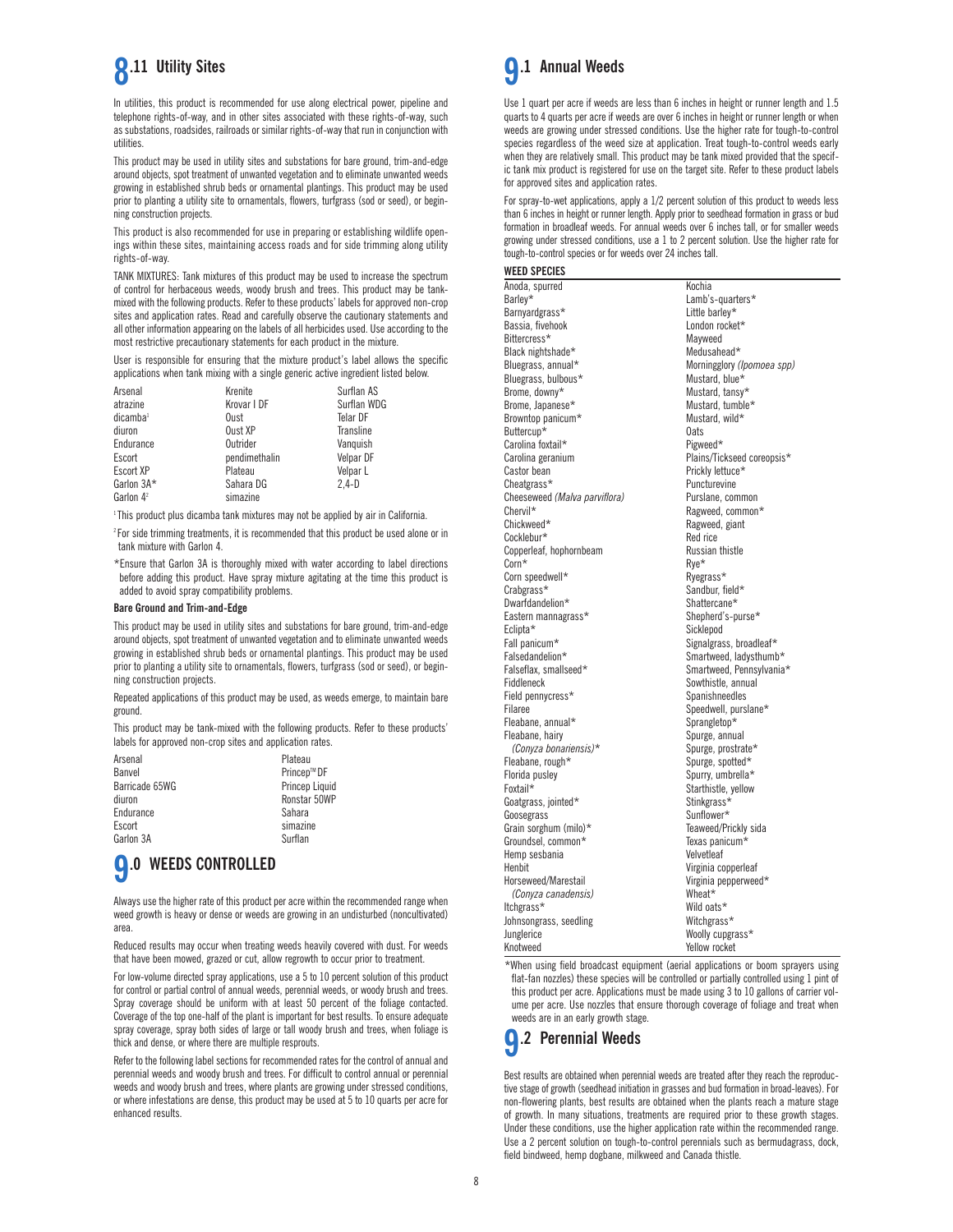Ensure thorough coverage when using spray-to-wet treatments using hand-held equipment. When using hand-held equipment for low-volume directed spot treatments, apply a 5 to 10 percent solution of this product.

Allow 7 or more days after application before tillage.

| <b>Weed Species</b>                        | Rate<br>(Qt/A)                                       | Hand-Held<br>% Solution     |
|--------------------------------------------|------------------------------------------------------|-----------------------------|
| Alfalfa*                                   | 1                                                    | 2                           |
| Alligatorweed*                             | 4                                                    | 1.5                         |
| Anise (fennel)                             | $2 - 4$                                              | $1 - 2$                     |
| <b>Bahiagrass</b>                          | $3 - 5$                                              | 2                           |
| Beachgrass, European                       |                                                      |                             |
| (Ammophila arenaria)                       |                                                      | 5                           |
| Bentgrass*                                 | 1.5                                                  | $\overline{c}$              |
| Bermudagrass                               | 5                                                    | $\overline{c}$              |
| Bermudagrass water (knotgrass)             | 1.5                                                  | $\overline{c}$              |
| Bindweed, field                            | $4 - 5$                                              | $\overline{c}$              |
| Bluegrass, Kentucky                        | 2                                                    | $\overline{c}$              |
| Blueweed, Texas                            | $4 - 5$                                              | $\overline{2}$              |
| Brackenfern                                | $3 - 4$                                              | $1 - 1.5$                   |
| Bromegrass, smooth<br>Bursage, woolly-leaf | 2<br>$\overline{\phantom{0}}$                        | 2<br>$\overline{c}$         |
| Canarygrass, reed                          | $2 - 3$                                              | 2                           |
| Cattail                                    | $3 - 5$                                              | $\overline{c}$              |
| Clover; red, white                         | $3 - 5$                                              | $\overline{c}$              |
| Cogongrass                                 | $3 - 5$                                              | 2                           |
| Dallisgrass                                | $3 - 5$                                              | $\overline{c}$              |
| Dandelion                                  | $3 - 5$                                              | $\overline{c}$              |
| Dock, curly                                | $3 - 5$                                              | $\overline{c}$              |
| Dogbane, hemp                              | 4                                                    | $\overline{c}$              |
| Fescue (except tall)                       | $3 - 5$                                              | $\overline{2}$              |
| Fescue, tall                               | $1 - 3$                                              | 2                           |
| German ivy                                 | $2 - 4$                                              | $1 - 2$                     |
| Guineagrass                                | 3                                                    | 1                           |
| Horsenettle                                | $3 - 5$                                              | 2                           |
| Horseradish                                | 4<br>$\overline{2}$                                  | $\overline{2}$<br>$1.5 - 2$ |
| Iceplant<br>Jerusalem artichoke            | $3 - 5$                                              | 2                           |
| Johnsongrass                               | $2 - 3$                                              | 1                           |
| Kikuyugrass                                | $2 - 3$                                              | $\overline{2}$              |
| Knapweed                                   | 4                                                    | 2                           |
| Lantana                                    |                                                      | $1 - 1.25$                  |
| Lespedeza                                  | $3 - 5$                                              | 2                           |
| Milkweed, common                           | 3                                                    | 2                           |
| Muhly, wirestem                            | 2                                                    | $\overline{c}$              |
| Mullein, common                            | $3 - 5$<br>$3 - 5$                                   | $\overline{c}$<br>2         |
| Napiergrass<br>Nightshade, silverleaf      | 2                                                    | $\overline{2}$              |
| Nutsedge; purple, yellow                   | 3                                                    | $1 - 2$                     |
| Orchardgrass                               | 2                                                    | 2                           |
| Pampasgrass                                | $3 - 5$                                              | $1.5 - 2$                   |
| Paragrass                                  | $3 - 5$                                              | 2                           |
| Pepperweed, perennial                      | 4                                                    | 2                           |
| Phragmites*                                | $3 - 5$                                              | $1 - 2$                     |
| Poison hemlock                             | $2 - 4$                                              | $1 - 2$                     |
| Quackgrass                                 | $2 - 3$                                              | 2                           |
| Redvine*                                   | 2                                                    | $\overline{c}$              |
| Reed, giant                                | $4 - 5$                                              | $\overline{c}$              |
| Ryegrass, perennial                        | $2 - 3$                                              | 1<br>$\overline{c}$         |
| Smartweed, swamp                           | $3 - 5$                                              | $\overline{c}$              |
| Spurge, leafy*<br>Sweet potato, wild*      | $\overline{\phantom{0}}$<br>$\overline{\phantom{0}}$ | 2                           |
| Thistle, artichoke                         | $2 - 3$                                              | $1 - 2$                     |
| Thistle, Canada                            | $2 - 3$                                              | 2                           |
| Timothy                                    | $2 - 3$                                              | 2                           |
| Torpedograss*                              | $4 - 5$                                              | $\overline{c}$              |
| Trumpetcreeper*                            | $2 - 3$                                              | $\overline{c}$              |
| Vaseygrass                                 | $3 - 5$                                              | 2                           |
| Velvetgrass                                | $3 - 5$                                              | $\overline{c}$              |
| Wheatgrass, western                        | $2 - 3$                                              | $\overline{2}$              |

\*Partial control

# **9.3 Woody Brush and Trees**

Apply this product after full leaf expansion, unless otherwise directed. Use the higher rate for larger plants and/or dense areas of growth. On vines, use the higher rate for plants that have reached the woody stage of growth. Best results are obtained when application is made in late summer or fall after fruit formation.

In arid areas, best results are obtained when applications are made in the spring to early summer when brush species are at high moisture content and are flowering.

Ensure thorough coverage when using spray-to-wet treatments using hand-held equipment. When using hand-held equipment for low-volume directed-spray spot treatments, apply a 5 to 10 percent solution of this product.

Symptoms may not appear prior to frost or senescence with fall treatments.

Allow 7 or more days after application before tillage, mowing or removal. Repeat treatments may be necessary to control plants regenerating from underground parts or seed. Some autumn colors on undesirable deciduous species are acceptable provided no major leaf drop has occurred. Reduced performance may result if fall treatments are made following a frost.

| <b>Weed Species</b>                        | <b>Broadcast</b>                    | Hand-Held              |
|--------------------------------------------|-------------------------------------|------------------------|
|                                            | Rate                                | Spray-to-Wet           |
|                                            | (QT/A)                              | % Solution             |
| Alder<br>Ash*                              | $3 - 4$<br>$2 - 5$                  | $1 - 1.5$              |
| Aspen, quaking                             | $2 - 3$                             | $1 - 2$<br>$1 - 1.5$   |
| Bearclover (Bearmat)*                      | $2 - 5$                             | $1 - 2$                |
| Beech*                                     | $2 - 5$                             | $1 - 2$                |
| <b>Birch</b>                               | 2                                   | 1                      |
| Blackberry                                 | $3 - 4$                             | $1 - 1.5$              |
| Blackgum                                   | $2 - 5$                             | $1 - 2$                |
| <b>Bracken</b><br>Broom; French, Scotch    | $2 - 5$<br>$2 - 5$                  | $1 - 2$<br>$1.5 - 2$   |
| Buckwheat, California*                     | $2 - 4$                             | $1 - 2$                |
| Cascara*                                   | $2 - 5$                             | $1 - 2$                |
| Catsclaw*                                  | $\overline{\phantom{0}}$            | $1 - 1.5$              |
| Ceanothus*                                 | $2 - 5$                             | $1 - 2$                |
| Chamise*                                   | $2 - 5$                             | 1                      |
| Cherry; bitter, black, pin<br>Coyote brush | $2 - 3$<br>$3 - 4$                  | $1 - 1.5$<br>$1.5 - 2$ |
| Deerweed                                   | $2 - 5$                             | 1                      |
| Dogwood*                                   | $2 - 5$                             | $1 - 2$                |
| Elderberry                                 | 2                                   | 1                      |
| Elm*                                       | $2 - 5$                             | $1 - 2$                |
| Eucalyptus                                 | $\qquad \qquad -$                   | 2                      |
| Gorse*<br>Hasardia*                        | $2 - 5$<br>$2 - 4$                  | $1 - 2$<br>$1 - 2$     |
| Hawthorn                                   | $2 - 3$                             | $1 - 1.5$              |
| Hazel                                      | 2                                   | 1                      |
| Hickory*                                   | $2 - 5$                             | $1 - 2$                |
| Honeysuckle                                | $3 - 4$                             | $1 - 1.5$              |
| Hornbeam, American*                        | $2 - 5$                             | $1 - 2$                |
| Kudzu                                      | 4<br>$2 - 4$                        | 2<br>$1 - 2$           |
| Locust, black*<br>Madrone resprouts*       | $\qquad \qquad -$                   | 2                      |
| Manzanita*                                 | $2 - 5$                             | $1 - 2$                |
| Maple, red                                 | $2 - 4$                             | $1 - 1.5$              |
| Maple, sugar                               | $\overline{\phantom{0}}$            | $1 - 1.5$              |
| Monkey flower*                             | $2 - 4$                             | $1 - 2$                |
| Oak; black, white*                         | $2 - 4$                             | $1 - 2$                |
| Oak, post                                  | $3 - 4$<br>$2 - 4$                  | $1 - 1.5$<br>$1 - 1.5$ |
| Oak; northern, pin<br>Oak, Scrub*          | $2 - 4$                             | $1 - 1.5$              |
| Oak; southern red                          | $2 - 3$                             | $1 - 1.5$              |
| Peppertree, Brazilian                      |                                     |                        |
| (Florida holly)*                           | $2 - 5$                             | $1 - 2$                |
| Persimmon*                                 | $2 - 5$                             | $1 - 2$                |
| Pine                                       | $2 - 5$<br>$4 - 5$                  | $1 - 2$<br>2           |
| Poison ivy<br>Poison oak                   | $4 - 5$                             | 2                      |
| Poplar, yellow*                            | $2 - 5$                             | $1 - 2$                |
| Redbud, eastern                            | $2 - 5$                             | $1 - 2$                |
| Rose, multiflora                           | 2                                   | T                      |
| Russian olive*                             | $2 - 5$                             | $1 - 2$                |
| Sage, black                                | $2 - 4$                             | 1                      |
| Sage, white*<br>Sage brush, California     | $2 - 4$<br>$2 - 4$                  | $1 - 2$<br>1           |
| Salmonberry                                | 2                                   | 1                      |
| Saltcedar*                                 | $2 - 5$                             | $1 - 2$                |
| Sassafras*                                 | $2 - 5$                             | $1 - 2$                |
| Sourwood*                                  | $2 - 5$                             | $1 - 2$                |
| Sumac; laurel, poison, smooth,             |                                     |                        |
| sugarbush, winged*<br>Sweetgum             | $2 - 4$<br>$2 - 3$                  | $1 - 2$<br>$1 - 1.5$   |
| Swordfern*                                 | $2 - 5$                             | $1 - 2$                |
| Tallowtree, Chinese                        | -                                   | 1                      |
| Tan oak resprouts*                         |                                     | 2                      |
| Thimbleberry                               | 2                                   | 1                      |
| Tobacco, tree*                             | $2 - 4$                             | $1 - 2$                |
| Toyon*                                     | $\overline{\phantom{0}}$<br>$2 - 3$ | 2<br>$1 - 1.5$         |
| Trumpetcreeper<br>Vine maple*              | $2 - 5$                             | $1 - 2$                |
| Virginia creeper                           | $2 - 5$                             | $1 - 2$                |
| Waxmyrtle, southern*                       | $2 - 5$                             | $1 - 2$                |
| Willow                                     | 3                                   | 1                      |
| Yerba Santa*                               |                                     | 2                      |
| *Partial control                           |                                     |                        |